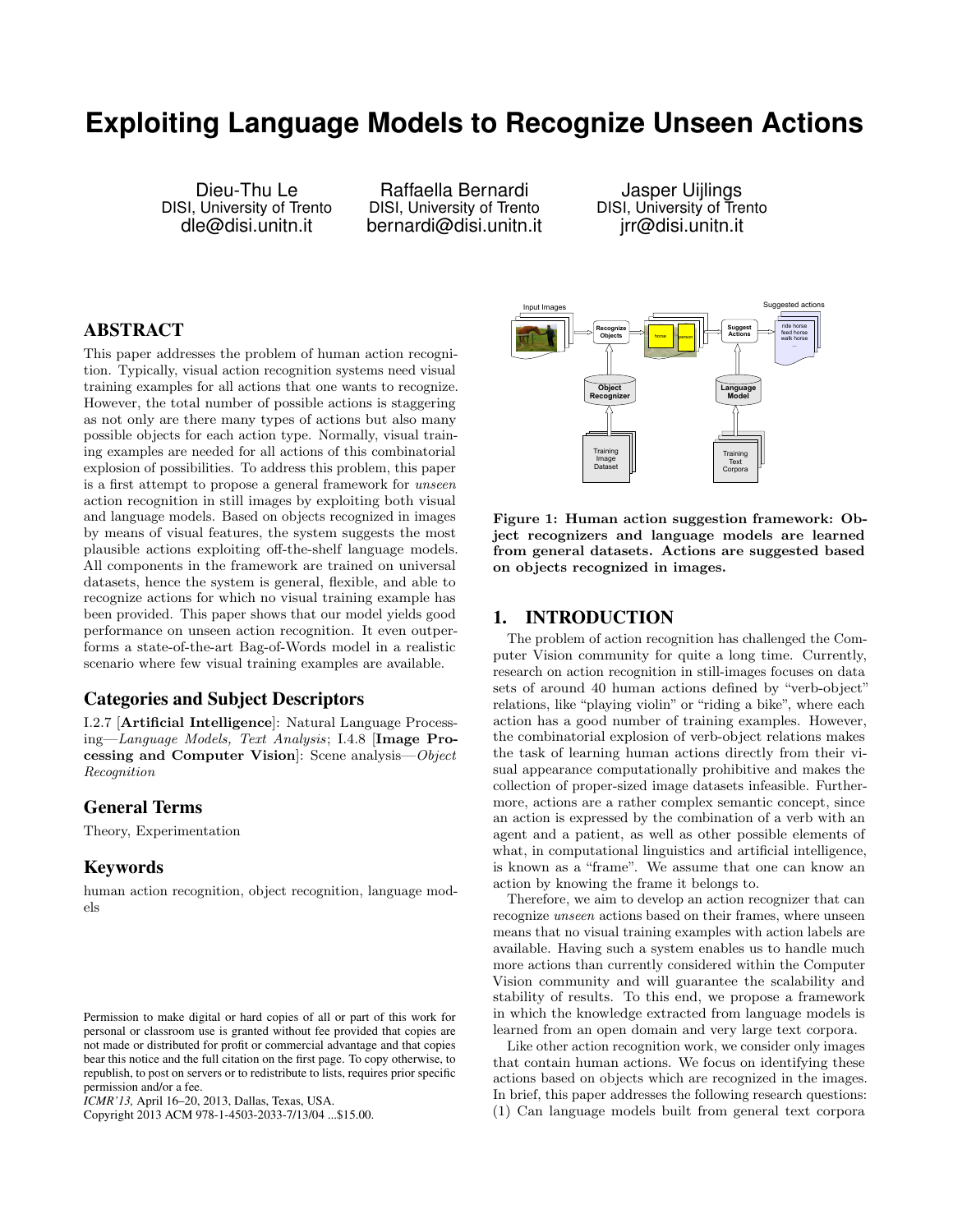suggest good actions given the objects in the image? (2) How can we integrate a language model with an object recognition model to recognize unseen actions? (3) How does our resulting framework compare to a state-of-the-art Bagof-Words model on action recognition in a realistic scenario where only few examples are available for training?

# 2. RELATED WORK

## *Visual features.*

Several researchers noted that actions are highly semantic and can therefore best be recognized through their components rather than global appearance. [6] proposes a model of person-object interaction features based on spatial cooccurrences of body parts and objects, expressing the position in terms of scale-space coordinates. [13, 26] shows the importance of exploiting human poses too, while [11] investigates the interaction with spatial information. Recently, [28] integrated recognized objects, scenes, and human poses into one model: An action is represented by a sparse, weighted sum of action bases, consisting of attributes (verbs related to the action) and parts (objects and poses). All these methods, while successful, need many visual training examples. Our work aims to reduce the reliance on visual training data; we exploit language models to provide probabilities on the relation between those entities for which good detectors exist.

## *Linguistic features.*

Language models have been successfully used in computer vision. In [8], the meaning of images is represented through object-verb-scene triples. A triple works as an intermediate representation of images and descriptive sentences and is used to match the two. [24] also attempt to generate sentences for images by using an online learning method for multikeyphrase estimation using a grammar model. Similarly, [27] take an image description to consist of a noun, a verb, a scene, and a preposition and aim to generate a never seen descriptive sentence for a given image. To this end, they combine object and scene detectors from computer vision with language models extracted from a dependency parsed corpus to compute the probability of the action and of the preposition to be associated with the image. In particular, they define their vocabulary to consist of verbs, nouns, locations, and prepositions. They select the most likely description by calculating probabilities from co-occurrence statistics from a subset of the Gigaword corpus [10]. Similarly to [27] we extract co-occurrence statistics from a text corpus and transform them into probability scores. Differently from them, we exploit language models which are not tailored to the specific action detection task but which are built independently. This might effect our system performance, but it makes our results more general and stable. Moreover, we perform action recognition rather than generating descriptive sentences.

#### *Unseen action/event recognition.*

Several other studies have been able to do unseen event or action recognition. Both [16] and [14] learn attributes of an image. Unseen events can be retrieved by a manual definition of such event in terms of attributes. [22] use a manually defined ontology of events in terms of objects to recognise previously unseen events. In contrast, we learn relations between objects and actions from language.



Figure 2: Generative graphical model of LDA (left) vs. ROOTH-LDA (right)

# 3. RECOGNIZING UNSEEN ACTIONS

We propose a framework (see Figure 1) able to recognize human actions in still images (e.g., "a person is riding a bike") without having previously seen their image representations; we do not rely on the standard visual learning paradigm where many training images are needed to learn a specific action. Instead, we only learn the visual appearance of objects. Then we exploit linguistic corpora to learn which verbs can relate a human actor with the visually detected objects. The object appearance models and language models are learned from unrelated datasets, which makes our system highly flexible and ensures stability and scalability.

Specifically, we first learn the appearance models for a set of objects O using standard object localisation systems [9, 25]. Then, given an image  $I$ , we use the localization systems to predict the probability of the presence of an object  $o^i \in O$ . From our previously built universal language model, harvested from general text corpora, we predict the probability that a verb  $v^j$  is associated with an object:  $P(v^j|o^i)$ . Hence the object recognizer suggests objects for the language model which in turn finds the most probable actions. We use a weighted linear combination to combine these two probability models for the prediction of the action  $a^{ij} \equiv \{o^i, v^j\}$ :

$$
P(a^{ij}|I) = \alpha \times P(o^i|I) + (1 - \alpha) \times P(v^j|o^i, \phi).
$$
 (1)

## 3.1 Language Model

We exploit a language model to select plausible verbs for a recognized object in an image  $(P(V|O))$ . Computational linguists have already tackled an analogous task, known as "selectional preferences": compute the plausibility of a noun to be the object of a given verb. Such systems have obtained high correlation with human judgements. In this paper, we compare two language models: We take an off-the-shelf Distributional Semantics Model (DSM) called Type Distributional Memory (TypeDM) [1], and implement ROOTH-LDA [21] which is a variant on Latent Dirichlet Allocation.

#### *TypeDM.*

DSMs are based on the hypothesis that the meaning of a word is given by the contexts in which it occurs. Distribu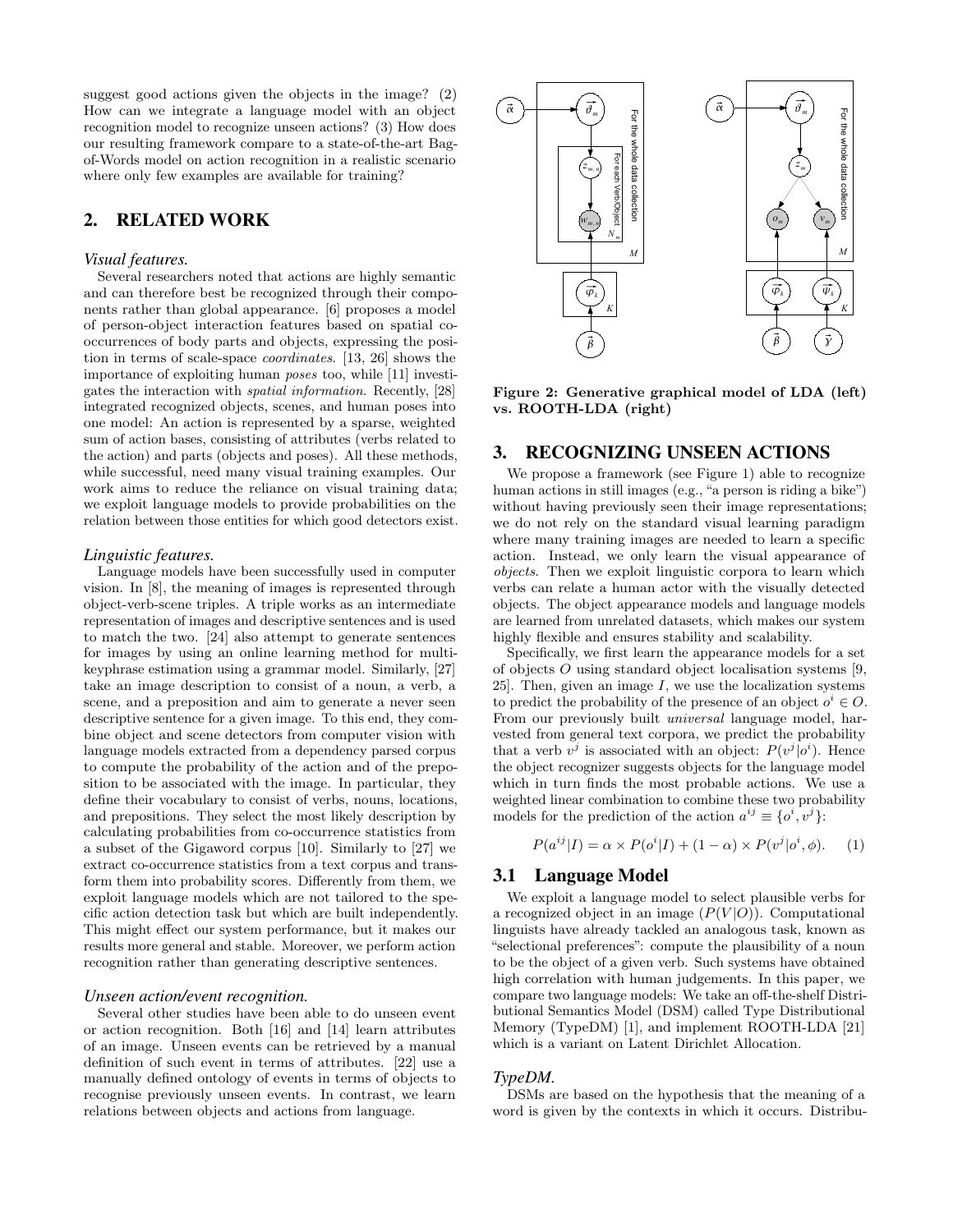tional Memory (DM) [1] is a DSM built as a multitask semantic model, viz. distributional information are extracted once and for all from the corpus in the form of a set of weighted  $\langle \text{word}_1, \text{link}, \text{word}_2 \rangle$  tuples; the weights are assigned by Local Mutual Information (LMI); the links could be of different levels of lexicalization giving rise to different DM models. TypeDM has shown to perform best on different tasks. We have used TypeDM directly as a pre-computed semantic resource of weighted tuples: we extracted all tuples in which a verb is linked to a noun  $\langle \text{word-v}, \text{link}, \text{word-n} \rangle$ , where we ignored link for simplicity; we ranked all these tuples based on the noun (the object) and compute the probability of the verb given the object as follows:

$$
P(v^{j}|o^{i}) = \frac{P(v^{j}, o^{i})}{P(o^{i})} = \frac{LMI_{ij}}{\sum_{j=1}^{L} LMI_{ij}}
$$
(2)

where L is the number of tuples with  $w_2 = o^i$ , and the LMI are the weights provided by the TypeDM tuples.

Since we took directly the weights of tuples from TypeDM, this model can only predict verb-object pairs that have occurred in the corpora.<sup>1</sup> Every association  $(V, O)$  that has not been seen in the corpora will be assigned 0 to its probability.

#### *ROOTH-LDA.*

A topic model (e.g., LDA [2]) is a generative model that discovers the abstract "topics" in a collection of documents. LDA was used successfully for preference selection [19, 21].

The most straightforward way of applying LDA (Figure 2, left) provides us with semantic clusters of verbs/objects, but does not jointly model both of them. Therefore it does not provide the conditional probability of a verb given an object. This joint probability is instead obtained by the ROOTH-LDA model (Figure 2, right) proposed in [21] inspired by [20]. We follow this method and adapt it to our goal.

A relation m is a pair of  $\langle v_m, o_m \rangle$ , which is generated by picking up a distribution over topics  $\vec{\theta}_m$  from a Dirichlet distribution  $(Dir(\vec{\alpha}))$ . Then the topic assignment  $z_m$  for both  $v_m$  and  $o_m$  is sampled from a multinomial distribution  $Mult(\vec{\theta}_m)$ . Finally, a particular verb  $v_m$  is generated by sampling from multinomial distribution  $Mult(\vec{\psi}_{z_m})$  and a particular object  $o_m$  is generated from  $Mult(\overrightarrow{\varphi}_{zm})$  (Figure 2, right). In this way, we keep two different verb-topic and object-topic distributions that share the same topic indicators. We have estimated the model by Gibbs Sampling with relatively simple algorithms following the sampling method for LDA described in [12]. In particular, the topic  $z_i$  of a particular verb  $v_i$  and object  $o_i$  is sampled from the following multinomial distribution:

$$
p(z_i = k | \overrightarrow{z}_{\neg i}, \overrightarrow{v}, \overrightarrow{\sigma}) = \frac{n_{k, \neg i}^{(o)} + \beta}{\sum_{o=1}^{V_o} n_{k, \neg i}^{(o)} + V_o \times \beta}
$$

$$
\times \frac{n_{k, \neg i}^{(v)} + \gamma}{\sum_{v=1}^{V_v} n_{k, \neg i}^{(v)} + V_v \times \gamma} \times \frac{n_{m, \neg i}^{(k)} + \alpha}{\sum_{k=1}^{K} n_{m, \neg i}^{(k)} + K \times \alpha}
$$
(3)

where  $\vec{v}$ ,  $\vec{o}$  and  $\vec{z}$  are the vectors of all verbs, objects and their topic assignment of the whole data collection;  $\alpha$ , β, γ are Dirichlet parameters.  $n_{k, \neg i}^{(o)}$ ,  $n_{k, \neg i}^{(v)}$  is the number of

times object  $o$  and verb  $v$  is assigned to topic  $k$  accept the current one. Let  $V_o$  and  $V_v$  be the number of objects and verbs in the dataset and  $K$  be the number of topics, the two verb-topic and object-topic distributions are computed as:

$$
\varphi_{k,o} = \frac{n_k^{(o)} + \beta}{\sum_{o=1}^{V_o} n_k^{(o)} + \beta}; \qquad \psi_{k,v} = \frac{n_k^{(v)} + \gamma}{\sum_{v=1}^{V_v} n_k^{(v)} + \gamma}
$$
(4)

Finally, to get the conditional probability of a verb  $v^j$  given an object  $o^i$ , we calculated it through the topic indicator z by summing up over  $z$  all products of the conditional probability of the corresponding verb and object given the same topic.

$$
P(v^{j}|o^{i}) = \frac{P(v^{j}, o^{i})}{P(o^{i})} \propto \frac{\sum_{k=1}^{K} P(v^{j}|z=k) \times P(o^{i}|z=k)}{\sum_{k=1}^{K} P(o^{i}, z=k)} = \frac{\sum_{k=1}^{K} \psi_{v^{j}, k} \times \varphi_{o^{i}, k}}{\sum_{k=1}^{K} \varphi_{o^{i}, k}}
$$
(5)

As LDA-ROOTH is a generative model, it also predicts the probability of (V,O) pairs that did not occur in the corpus.

### 3.2 Object Localisation System

In this paper we use two different object localisation systems [25, 9]. We do not want to base our object recognition on a global image impression, such as the common imagebased BoW representation, as an action is really between a human and an object and less dependent on its surroundings.

The two object localisation systems [25, 9] differ in visual features but share similarities in training: Both need training images where objects are annotated using bounding boxes. In both methods, negative examples are automatically obtained from the training data by finding so-called hard examples: image windows that yield high object probabilities but do not correspond to the object. Given an image, both systems predict the most likely bounding boxes where a specific object  $\overline{o}^i$  is present, together with its probability  $P(\overline{o}^i|I)$ .

The part-based method of Felzenszwalb et al. [9] is based on a sliding window approach and Histogram of Oriented Gradient (HOG) [5]. For each object class the method automatically determines several poses. For each pose HOG-templates are learned for the complete object and for object-parts, the latter which are automatically determined using a latent, linear SVM. During testing, the HOG-templates are applied to a dense, regular search grid within the image. Locations with the highest template response for both parts and the complete object yield a predicted location with corresponding probability. The framework is widely used and this paper uses their publicly available code (see [9]).

The method of [25] is based on the BoW paradigm [4]. In common BoW, SIFT-descriptors [17] or variants are extracted on a densely sampled grid. Using a previously learned visual vocabulary (e.g. created by kmeans) each SIFT desciptor is assigned to a specific visual word. The BoW representation is given by a histogram of visual word counts within the image, often using the Spatial Pyramid [15] which regularly divides the image to introduce a rough form of spatial consistency.

In [25], the authors propose to represent not a complete image but only the object using BoW. However, such representation is computationally too expensive for a sliding window approach which visits over 100,000 locations. Therefore the authors propose Selective Search which uses multiple hierarchical segmentations to generate around 1500 high-quality,

<sup>1</sup>TypeDM could also be used to compute the plausibility of verb-object pairs never occurred in the corpus.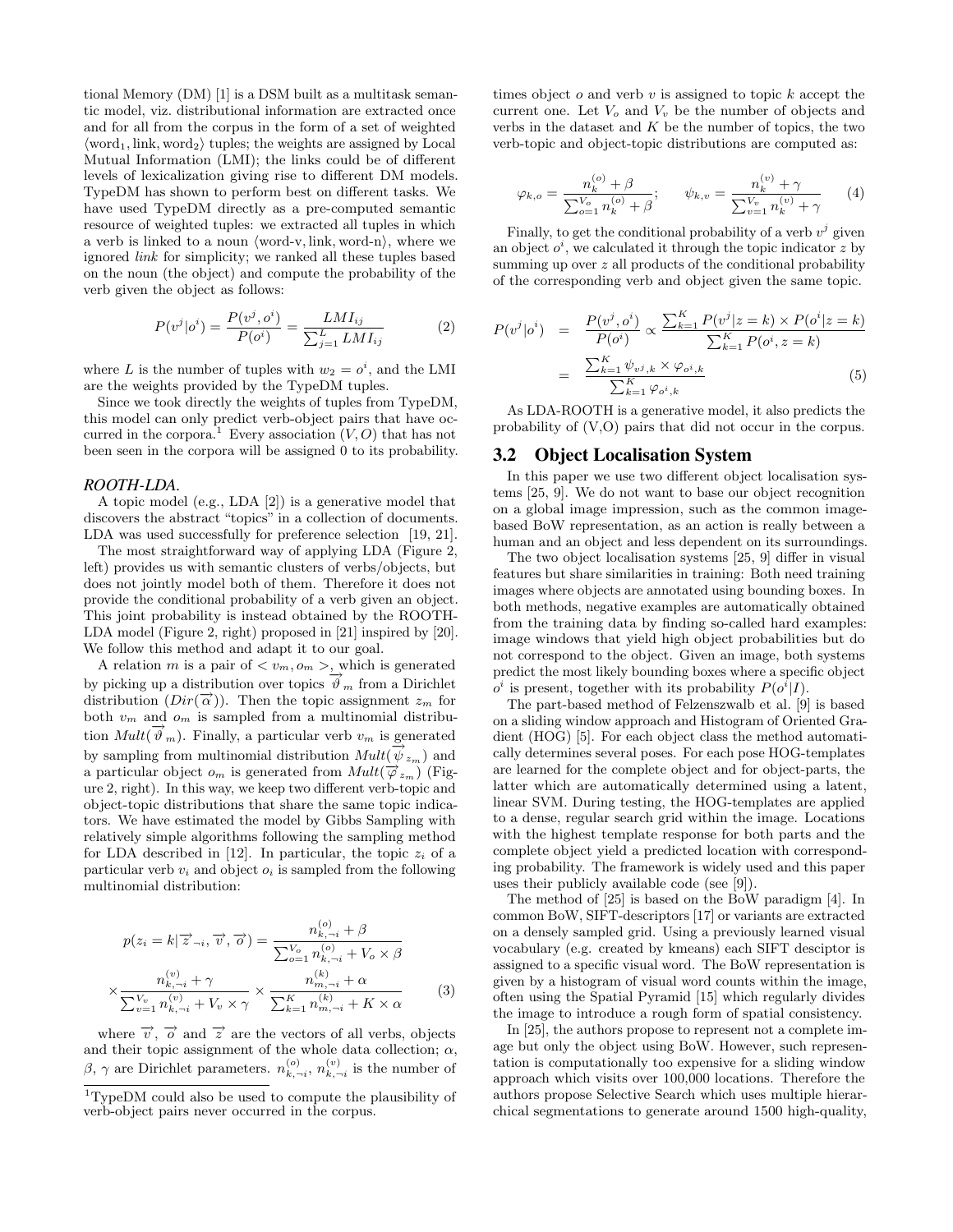class independent, object locations. The BoW representation for these 1500 locations can be generated within reasonable time. In this paper, we model the BoW based localisation method after [25], using the publicly available selective search code. The BoW implementation itself is modelled after the fast implementation proposed by [23]. In experiments we denote this BoW localisation method by BoWL.

The details of our implementation are as follows. First, we extract SIFT descriptors [17] and two colour variants, RGB-SIFT and Opponent SIFT [25] at every single pixel in the image (ultra-dense). We use a single scale of 16 by 16 pixels and a Gaussian derivative filter with sigma = 0.667. Principal Component Analysis is used on the descriptors to reduce their dimensionality by a factor 3. Then each descriptor is assigned to a visual word using a Random Forest based visual vocabulary [18, 23], which is as accurate as the usual k-means clustering yet is much more computationally efficient. Specifically, we use four trees of depth ten, resulting in 4096 visual words per SIFT variant. The trees are learned beforehand on a random subset of all descriptors in the training set using the global image labels. The visual words and their locations are stored to be able to quickly compute visual word histograms from subregions within an image.

## 4. DATASETS

In this section, we will describe all datasets that we use in our experiments: a new action dataset, which contains 89 actions annotated by us to evaluate the performance of the action suggestion system; the image datasets used for training our object recognizers and the corpora from which we have built our language models.

## 4.1 89 action dataset

Most available datasets used for evaluating action recognizers are restricted to specific domains (e.g., playing musical instruments, sport activities, etc.) or consider a limited number of actions (7 everyday action, Stanford 40 action dataset). Moreover, all these data sets contain many learning examples well distributed over all actions, but this distribution does not reflect the reality where many more possible actions exist for which few examples are available. To overcome these limitations, we have collected a new dataset from 11.5 thousand images of the PASCAL 2012 VOC trainval set [7] selecting all those images representing a human action, obtaining 2,038 images. In PASCAL 2012 VOC there are in total 20 objects. Figure 3 reports for each object the number of images in total and the number of images that contain human actions.

As the images in this dataset were not collected for any specific kind of actions, we believe it gives a general overview of the possible human actions, involving the PASCAL objects. Starting from the object label assigned to each image in the PASCAL data set, we manually annotated the 2,038 images with a verb to obtain the label of the human action (verbobject). The data sets is annotated with 19 objects and 36 verbs, that combine into 89 actions. Considering the training vs. validation split used in the PASCAL competition, our human action data set consists of 1,104 images in the training set and 934 images in the validation set<sup>2</sup>.

In the data set, there are objects, such as aeroplane, bird, potted plant, which are associated with only few actions



Figure 3: Images containing actions in the PASCAL VOC 2012 trainval dataset

(e.g., 8 images with actions related to aeroplanes, 15 images with birds). Objects that are involved in more actions are bicycle (ride, fix), chair (sit), motorbike (ride), bottle (drink). In many pictures, the action is simply a person touching or holding an object.

## 4.2 Language datasets

The language models are built from large open domain corpora. TypeDM [1], has been harvested from a concatenation of three corpora: Web-derived ukWac; a mid-2009 dump of the English Wikipedia; and the British National Corpus (BNC).<sup>3</sup> The model contains 2.83 billion tokens: 20,410 nouns and 5,026 verbs.

dency parsed with MaltParser.<sup>5</sup> We have not estimated the We have built the LDA-ROOTH model using our implementation (Section 3) estimating it on the BNC, which was PoS-tagged, and lemmatized with TreeTagger<sup>4</sup> and depen-LDA-ROOTH model on the whole corpus used to built the TypeDM, since building the LDA-ROOTH model is computationally expensive. The chosen number of topics is 200, the hyper-parameters  $\alpha$ ,  $\beta$ ,  $\gamma$  were set to 0.5, 0.1 and 0.1 respectively and the number of iterations is set to 1,000.

Suggested verb-object combinations look quite interpretable and satisfactory as shown in Table 1. For example, verbs like "wear", "buy", "hang", "design", "dress" have a high weights in the cluster (Topic 46) in which the most probable object is "clothes" ; "spend", "take", "enjoy" are matching with nouns like "time", "day", "hour" (Topic 0); "carry", "conduct" with "research", "interview" (Topic 138) and so on. Totally, there are 33,258 objects and 8,888 verbs.

## 4.3 Object recognizer dataset

To train the object recognizer, [9, 25] used the trainval set of PASCAL VOC 2007 [7], which contains 20 objects: person, bird, cat, cow, dog, horse, sheep, aeroplane, bicycle, boat, bus, car, motorbike, train, bottle, chair, dining table, potted plant, sofa, TV/monitor. The training set consists of 5,011 images and 12,608 objects. Note that there is no overlap between this dataset and the 2012 VOC dataset from which we created our 89 action dataset.

<sup>2</sup>We made the dataset available at http://disi.unitn.it/ dle/pascalaction.php

<sup>3</sup>http://www.natcorp.ox.ac.uk/

<sup>4</sup>http://www.ims.uni-stuttgart.de/projekte/corplex/TreeTagger/ <sup>5</sup>http://www.maltparser.org/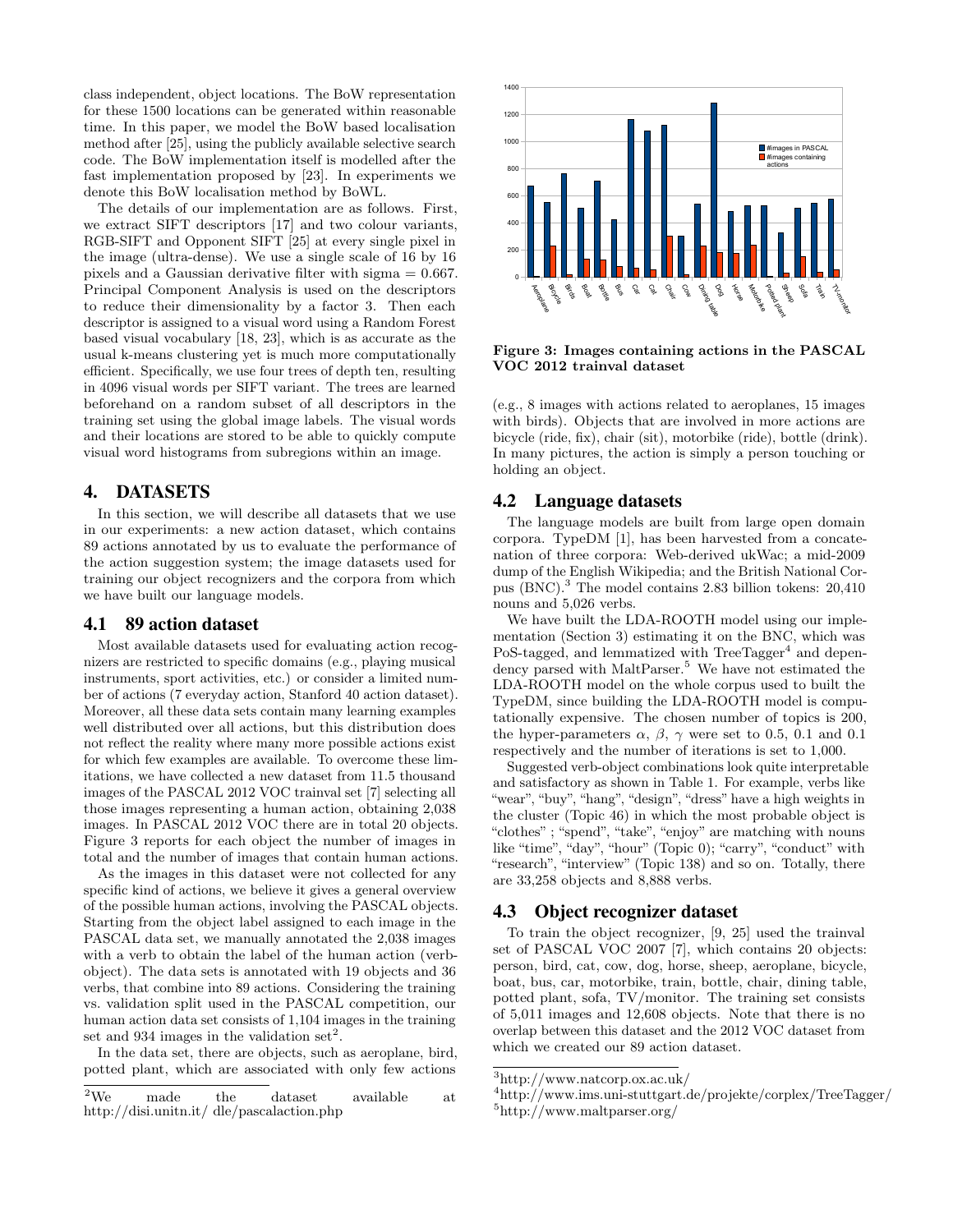| Topic 26: |          |          |      | Topic 46:     |      |              | Topic 0:  |               |      | Topic 88:     |      |           |      |              |      |
|-----------|----------|----------|------|---------------|------|--------------|-----------|---------------|------|---------------|------|-----------|------|--------------|------|
| Verb      |          | Object   |      | <b>Verb</b>   |      | Object       |           | Verb          |      | Object        |      | Verb      |      | Object       |      |
| keep      | 0.56     | pace     | 0.02 | wear          | 0.48 | clothes      | 0.04      | spend         | 0.53 | time          | 0.13 | reduce    | 0.3  | cost         | 0.06 |
| maintain  | 0.04     | record   | 0.02 | remove        | 0.03 | $_{\rm hat}$ | 0.03      | take          | 0.02 | $_{\rm{day}}$ | 0.06 | increase  | 0.1  | risk         | 0.04 |
| gather    | 0.03     | watch    | 0.01 | buy           | 0.03 | dress        | 0.02      | enjoy         | 0.01 | hour          | 0.06 | cut       | 0.07 | amount       | 0.02 |
| check     | 0.02     | secret   | 0.01 | $_{\rm take}$ | 0.02 | jacket       | 0.02      | leave         | 0.01 | vear          | 0.05 | incur     | 0.02 | loss         | 0.01 |
| stand     | 0.01     | distance | 0.01 | pull          | 0.02 | suit         | 0.02      | last          | 0.01 | night         | 0.03 | control   | 0.02 | emission     | 0.01 |
| take      | 0.01     | company  | 0.01 | hang          | 0.01 | shirt        | 0.02      | work          | 0.01 | lot.          | 0.02 | limit     | 0.02 | number       | 0.01 |
| mean      | 0.01     | momentum | 0.01 | don           | 0.01 | coat         | 0.01      | devote        | 0.01 | life          | 0.02 | minimise  | 0.02 | time         | 0.01 |
| pick      | 0.01     | control  | 0.01 | sport         | 0.01 | shoe         | 0.01      | ask           | 0.01 | evening       | 0.01 | avoid     | 0.01 | pollution    | 0.01 |
| allow     | 0.01     | child    | 0.01 | put           | 0.01 | uniform      | 0.01      | use           | 0.01 | month         | 0.01 | eliminate | 0.01 | unemployment | 0.01 |
| force     | 0.01     | peace    | 0.01 | design        | 0.01 | trouser      | 0.01      | kill          | 0.01 | week          | 0.01 | involve   | 0.01 | liability    | 0.01 |
| remain    | 0.01     | house    | 0.01 | get           | 0.01 | cap          | 0.01      | $_{\rm talk}$ | 0.01 | rest          | 0.01 | reflect   | 0.01 | intake       | 0.01 |
| stay      | 0.01     | diary    | 0.01 | match         | 0.01 | boot         | 0.01      | visit         | 0.01 | minute        | 0.01 | impose    | 0.01 | expenditure  | 0.01 |
| steal     | $\Omega$ | pressure | 0.01 | like          | 0.01 | skirt        | 0.01      | mean          | 0.01 | $_{\rm deal}$ | 0.01 | create    | 0.01 | power        | 0.01 |
| send      | $\Omega$ | mind     | 0.01 | knit          | 0.01 | glass        | 0.01      | read          | 0.01 | part          | 0.01 | assess    | 0.01 | dependence   | 0.01 |
| step      | $\theta$ | level    | 0.01 | $_{\rm tear}$ | 0.01 | jean         | $_{0.01}$ | waste         | 0.01 | weekend       | 0.01 | curb      | 0.01 | use          | 0.01 |

Table 1: Random ROOTH-LDA topics with their most probable verbs and objects

# 5. EXPERIMENTS

We test the performance of our framework in two settings: categorization and retrieval. In the categorization setting we test how well our framework can predict an action given a specific image and estimate the usefulness of the language model. For evaluation, for each image  $i$  we measure the position of the correct action  $p_i$ , and report both the average and median position (AvgPos, MedPos) over all N images, where:  $AvgPos = \frac{\sum_{i=0}^{N} p_i}{N}$ , and  $MedPos$  is the median of the set  $\{p_1, \dots, p_n\}$ . In the *retrieval* setting we test how good our system is in retrieving images for a particular action. We determine its performance in ranking the images for each action, and measure the Average Precision. We compare our system with a state-of-the-art BoW retrieval framework. Like in most work on human action recognition, we assume all images contain human actions.

## 5.1 Categorization experiments

We run three kinds of categorization experiments: first we evaluate the language model on its own – hence we take the correct object in the image as given by the gold standard; then we optimize our integration of the language model with an object recognizer. Finally, we evaluate our integrated framework on unseen action recognition.

## *5.1.1 Language model with object gold standard*

In this experiment, we want to determine how well the respective language models can suggest the correct action in an image given that we know the correct objects that appear in the image. For the TypeDM, we extract all tuples associated with these objects. Totally, there are  $14.2$  thousand possible actions related to the 19 objects (viz., the PASCAL 20 objects without "person"). For the LDA-ROOTH model, we generate all possible combinations between these 19 objects and the 8.888 verbs in its vocabulary, obtaining 169 thousand combinations. We use the two models to suggest actions for each image given the correct objects. Remark: there are 5 actions in 36 images that do not occur in TypeDM: clean aeroplane, touch aeroplane, touch bus, touch motorbike, and touch sheep. As we cannot predict the correct action for these images using TypeDM, we cannot measure their position. Therefore we exclude these 36 images from our evaluation.

Figure 4 and Table 2 report the results. First of all, we observe that the average position is 28.8 for TypeDM model and only 73.6 for LDA-ROOTH. Furthermore, the boxplots in Figure 4 show that the average position is significantly affected by a few images for which the position number for

|                  |      | $TypeDM   LDA-ROOTH$ |
|------------------|------|----------------------|
| Average Position | 28.8 | 73.6                 |
| Median Position  |      | 45                   |

Table 2: AvgPos and MedPos within 2,038 images of the 89 action dataset given object gold standard



Figure 4: Correct action positions of 2,038 images in the 89 action dataset given the object gold standard. Boxplots show the smallest position, lower quartile, median, upper quartile and highest position

the correct action is high. For the median position, which is unaffected by outliers, we see a position of 1 for TypeDM and 45 for LDA-ROOTH. In fact, TypeDM puts the correct action at the first position in 65% of the images(!).

We conclude that TypeDM performs much better than LDA-ROOTH. There is one caveat: TypeDM was learned on more data. But this is made possible because TypeDM is computationally less expensive to learn. Hence, from a practical perspective, TypeDM is the model of choice. In the experiments below, we will evaluate the integration of the object recognizer considering only TypeDM.

## *5.1.2 Parameter optimization for the integration of the visual and language models*

Our aim for this experiment is to find an optimal way to combine TypeDM with the object recognizer to suggest actions for images. We use a weighed linear combination as defined in Equation 1. We experiment with weight values  $\alpha$ :  $\{0.1, 0.2, \ldots, 0.9\}$ . To avoid overfitting, we report results on three repetitions of two-fold cross-validation (Figure 5). The optimal values are: 0.4 for BoWL and 0.6 for the part-based method. We will use these alphas in the experiments below.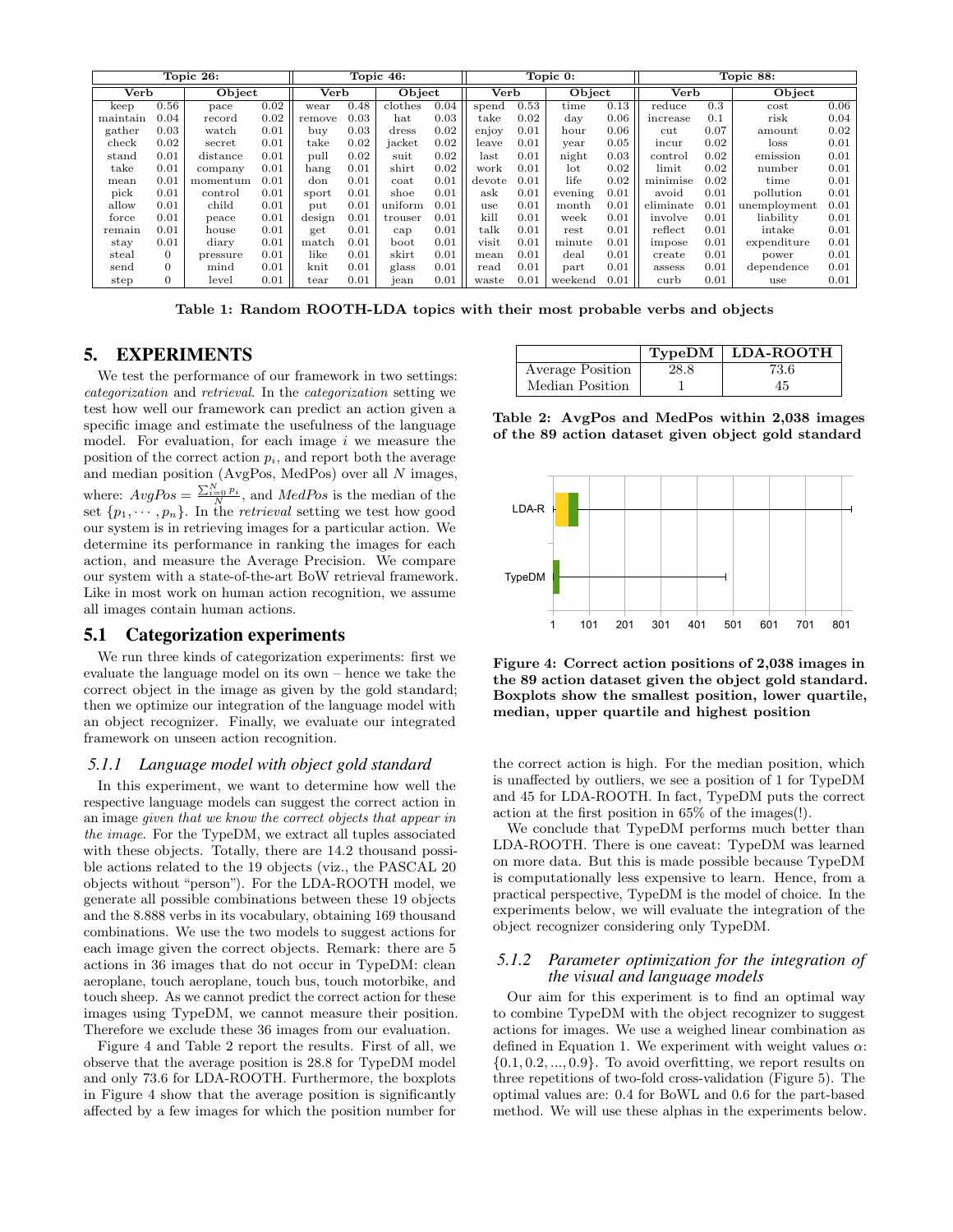

Figure 5: Alpha values and the corresponding average position over three runs

| Model           |        | BoWL   | Felzen |        |  |  |
|-----------------|--------|--------|--------|--------|--|--|
|                 | AvgPos | MedPos | AvgPos | MedPos |  |  |
| General model   | 52.6   |        | 57.1   |        |  |  |
| Tailored model  | 48.6   |        | 53.7   |        |  |  |
| 89 action model | 10.3   |        | 12.3   |        |  |  |

Table 3: Average and median position obtained by two object recognizers integrated with TypeDM

## *5.1.3 Integrated visual and language models*

In these experiments, we evaluate how a real system, consisting of a language model and an object recognizer, performs in three different scenarios.

#### *Unbounded Action Prediction.*

 ranked list of all 14.2 thousand actions in TypeDM, viz., the In this experiment, for each image the model assigns a same scenario considered in the previous experiments. See Table 3 for the results achieved by integrating TypeDM with the BoWL and Felzen object recognizers.

First of all, one can see that the integration of TypeDM with BoWL performs better than the Felzenszwalb object recognizer (Felzen) in terms of AvgPos (52.6 and 57.1, respectively). Moreover, the median for both methods is pretty low: 5 for BoWL and 6 for the part-based object detector. This shows that our combination of TypeDM with the object recogniser yields an accurate action recognition system.

#### *Tailored Action Prediction.*

The verb and object co-occurrence frequency in texts may be different from the one in images. Therefore, in this experiment we want to adapt TypeDM to reflect the use of actions in the image dataset so to improve the model predictions.

To do this, we first define general verbs as those that go with many different objects. In images, the more objects a verb goes with, the more general it is (Figure 6). The top 5 general verbs based on this definition are: touch, sit, hold, feed, look. Similarly, general verbs in text are those whose probability distributions over objects do not vary much. That means, if a verb goes most of the time with a small number of objects, it is more specific; if a verb occurs with many different objects with similar probability, this verb is more general. Given this definition, we count within 90% of the probability distribution of a verb, how many objects a verb

is associated with (Figure 7). The top 5 most general verbs according to this definition are: use, take, get, see, stay.

We first make some qualitative observations: Most of the specific verbs in images are also quite specific in text ( $\approx 70\%$ ) verbs with 1 object in images have  $\leq 8$  objects in text). Most of the general verbs in images are also quite general in text ( $\approx 80\%$  verbs with more than 4 objects in images have  $\geq$ 11 objects in text). However, there are some verbs (e.g., push, follow, stay, use) that are general in text but more specific in images. Some specific verbs in text (e.g., ride, feed) are general in the image dataset, this is due to the fact that our image dataset has several objects like sheep, horse, motorbike, bike that often go with these verbs.

To tailor the language model to further improve the performance of the system, we adjust the probability of each verb by exploiting the analysis of verbs in the image dataset. Our tailoring technique is rather soft, since we require to know only the number of the objects that go with each verb in the dataset. Theoretically, the specific objects used here do not need to coincide with the ones from the particular image dataset on which we do action prediction. Therefore, we could also obtain this information from another image dataset. In this paper, we do not, hence there is some bias.

The main idea is to lower down the probability of verbs general in text but specific in images and vice versa. We do this as follows. Let  $NO(V)$  be the number of objects a verb V goes with in our image dataset, we tailor the probability as:  $P_{\text{tailored}}(V, O) = P(V, O) \times NO(V)$ .

The results in Table 3 show that this tailored model achieves better average position than the not-tailored one (from 52.6 to 48.6 and from 57.1 to 53.7 for BoWL and Felzen object recognizer, respectively). In Table 3, the median of BoWL is 4 and Felzen is 5, one position better than the general model. The results show the effectiveness of our tailoring method based on the generality of verbs.

#### *Bounded Action Prediction.*

In this last scenario, we assume that we want to predict the presence of an action out of the 89 actions in the image dataset. This setting corresponds to the standard scenario used in the action recognition literature, since most state-ofthe-art methods are unable to recognise unseen actions.

As shown in Table 3 the AvgPos for BoWL is 10.3 and for Felzen is 12.3. The AvgPos improvement is mostly due to the fact that the lowest possible position in this evaluation scenario is only 89, it is mostly in the difficult images as it is highlighted by the median: 3 (BoWL) and 4 (Felzen), viz., only one position higher than the results we achieved for the tailored model and only two positions higher than the general model.

We conclude that our framework yields accurate action predictions, even in the more difficult and realistic scenario where the possible actions are not known beforehand.

#### *Human Evaluation.*

Finally, we briefly evaluate to which extent the results of the unbounded action scenario are underestimated because of an incomplete annotation. In particular, we randomly selected 100 images, where the gold standard is found within top 40 actions. A human annotator went through the ranked lists proposed by the tailored model using BoWL as object recognizer. Then the annotator manually marked the first correct action in the ranked list by looking at each image.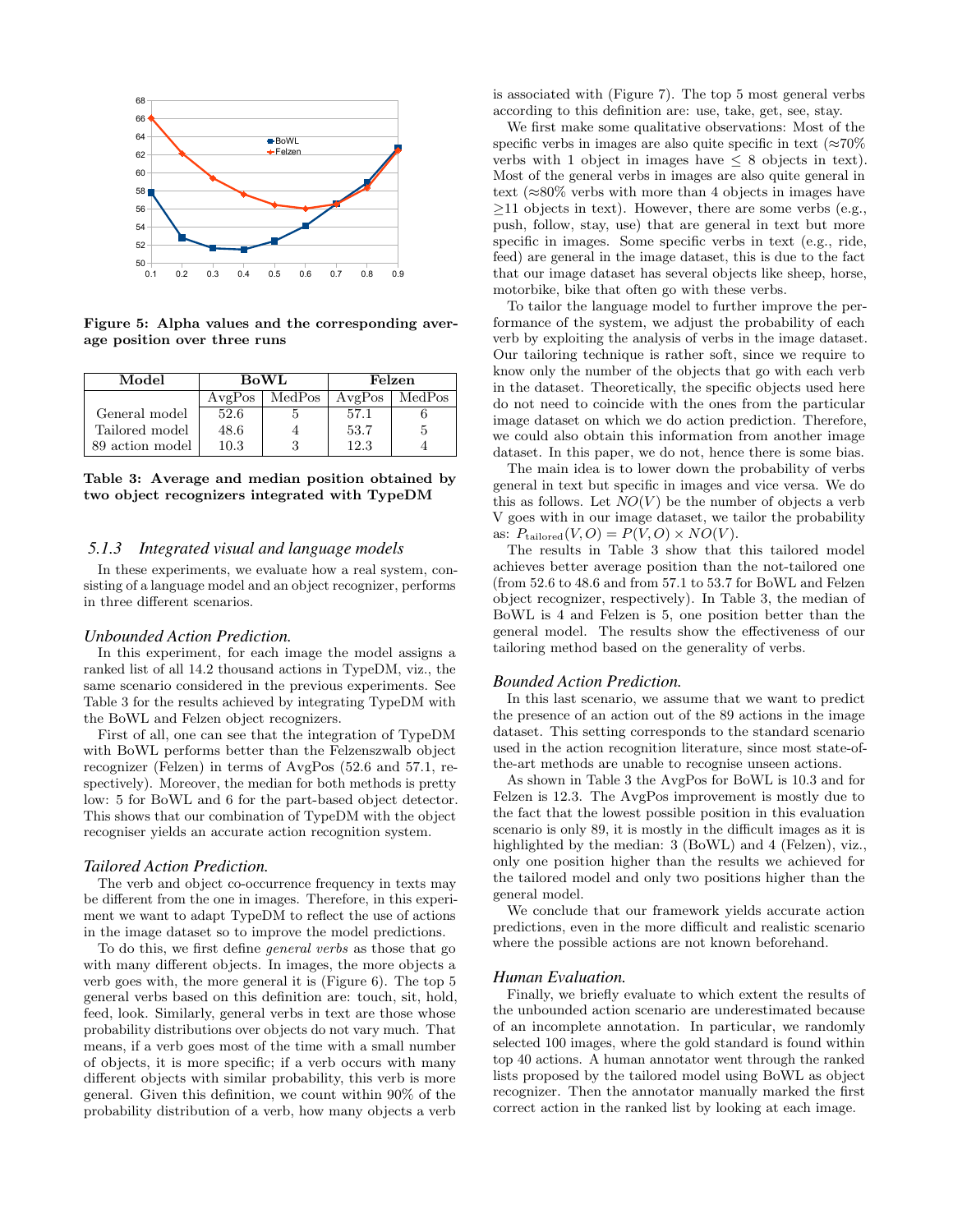

Figure 6: General verbs in images: based on verbobject associations (nr. of objects they go with)

 sometimes there are also different actions presented in the The AvgPos of these 100 images according to the gold standard is 17.2 and the AvgPos according to the human annotation is 5.6. This shows that the action performance of the system could be higher than that based on our current annotation. The reason is that there is usually more than one way of describing the same action in an image and that same image. This qualitative analysis suggests that our system for unseen action recognition works even better than is suggested by the experiments above.

## 5.2 Retrieval experiments

In this section we carry out an image retrieval experiment. We compare our system with a state-of-the-art BoW implementation. This BoW implementation uses the same features as BoWL (see Section 3.2), yet it represents the complete image using a Spatial Pyramid [15] of 1x1 and 1x3. Results on the Pascal VOC 2007 classification challenge are 60.4 MAP (mean average precision), sufficiently close to the 61.7 MAP reported by Chatfield et al. [3].

As the BoW method needs training examples, we split our action dataset into two by using the predefined Pascal 2012 training and validation split. To be able to optimize the parameters of the SVM using cross-validation we demand that an action has at least two training examples. For evaluation, an action should have at least one test example. These constraints results in a data set with 44 actions (whereas our model can retrieve all 84 actions found in the language model (89 minus the 5 not present in TypeDM).

Results on the action retrieval task for the BoW approach and our proposed model are reported in Table 4. Surprisingly, our model with BoWL object recognizer outperforms the



Figure 7: General verbs in text: based on verbobject associations (nr. of objects accounting for 90% of the probability distribution over the total objects of a given verb)

BoW approach: 0.22 vs. 0.19 MAP, respectively. The BoW method suffers, of course, from a lack of training examples. Yet our method has only seen the objects itself but never how an action looks like. Still, it gives results slightly better than the BoW system.

 We conclude that our system is able to achieve good performance in image retrieval on unseen actions. In a real-world scenario, where training data is limited, our system even outperforms a state-of-the-art BoW implementation.

## 6. CONCLUSIONS

This paper has presented a framework for unseen action prediction in still images based on visual and language models. Particularly, we used a visual model to detect the appearance and locations of objects, and a language model for inferring the possible relations between these objects. We combine these to recognize unseen actions for which no visual training examples have been provided. All components of the system rely on general datasets and hence can be used to predict actions in any image dataset.

Empirical results on a real image dataset have shown that the system achieved good performance in predicting unseen actions: the median ranking of correct actions of a general model and of a model tailored to the image dataset is 5 and 4, respectively. In a realistic scenario where few training examples are available, our model outperforms with 0.22 MAP, a state-of-the-art Bag-of-Words approach that achieves 0.19 MAP.

In future work we want to investigate other visual information, such as relative positions between objects, scene recognition and exploit language models to find relations between them for a more accurate action prediction. For